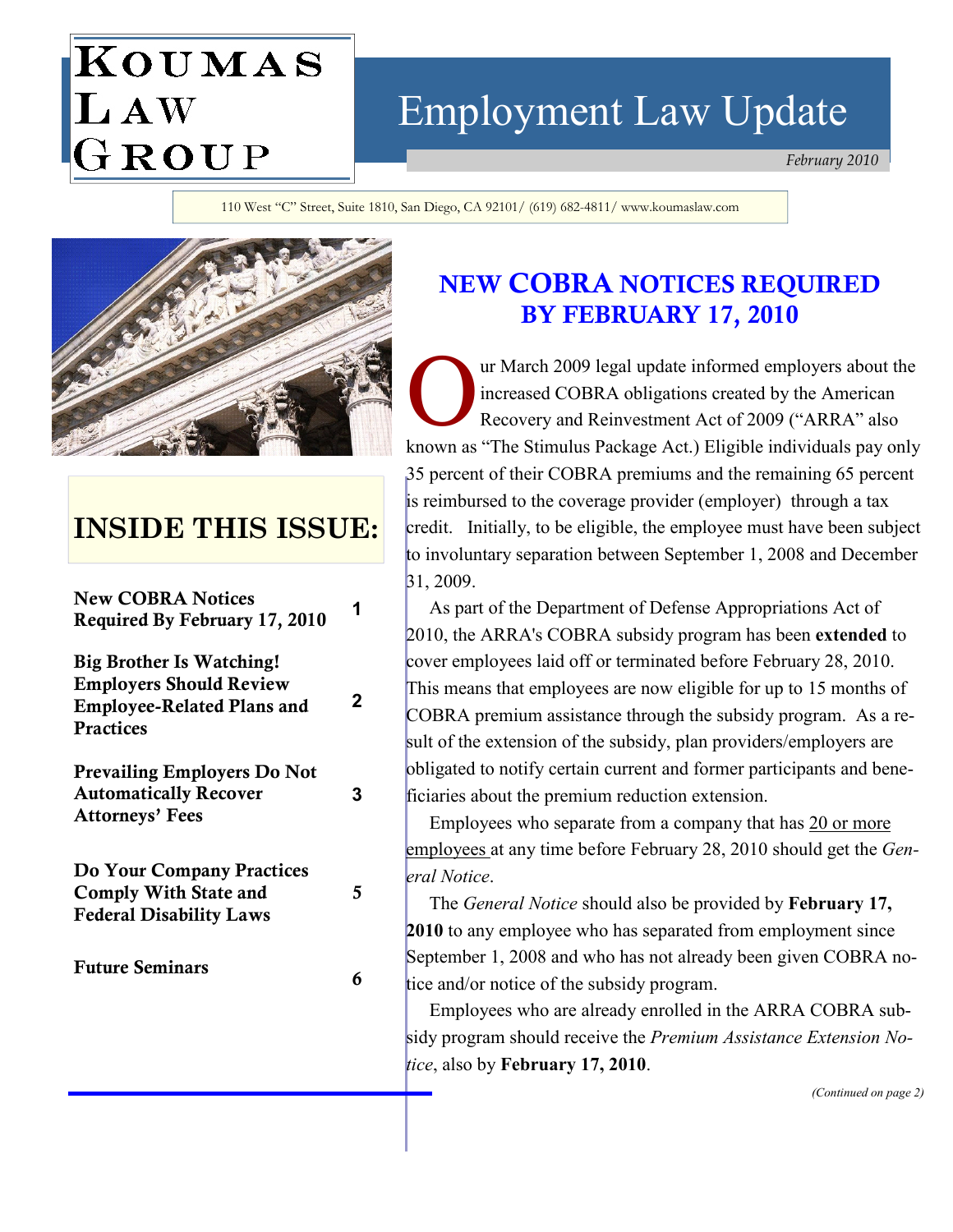#### (Continued from page 1)

 Employees of companies with between 2 and 19 employees that provide health coverage under Cal-COBRA should receive the Alternative Notice by the same deadline as the other notices.

 Employees who separate from employment between February 17 and February 28, 2010 should receive the applicable notice upon termination, or as soon as possible thereafter.

 Regardless of whether an employee was terminated, laid off, or resigned, if the employee receives employer-sponsored health benefits, and who has separated from employment, must receive a COBRA notice and notice of the subsidy program. Continuation coverage requirements vary among States and employers should modify the Department of Labor's model notices as necessary to conform to the California law.

> PRACTICE TIP: Conduct an audit and determine which notices are needed for which employees, and send in a timely manner. To access the COBRA notices identified above, please visit the firm's website home page at www.koumaslaw.com

# BIG BROTHER IS WATCHING! EMPLOYERS SHOULD REVIEW EMPLOYEE-RELATED PLANS AND PRACTICES



The Internal Revenue Service has recently announced plans to conduct payroll tax audits of approximately 6,000 companies and increase its focus on compliance issues relating to section 409A of the Internal Revenue Code of 1986.

Section 409A provides that all amounts deferred under a nonqualified deferred compensation plan for all taxable years are currently includible in gross income to the extent not subject to a substantial risk of forfeiture and not previously included in gross income, unless certain requirements are met.

 If severance compensation (including restricted stock) qualifies as deferred compensation, and it does not comply with the 409A regulations, it could be subject to an additional 20% tax. On December 4, 2009, the IRS released a memorandum dated July 28, 2009, (from the Office of Chief Counsel) on when a company can take a deduction for contingent bonus compensation. Companies with contingent bonus arrangements should make sure they are taking deductions in the correct year.

 Given the complex nature of the final regulations for Section 409A , and the potentially severe tax consequences, on January 5, 2010, the IRS issued Notice 2010- 6, which generally provides companies the ability to correct certain document failures under Section 409A. The document correction procedures will result in the reduction and, in many circumstances, the avoidance of the Section 409A tax penalties. If corrections for certain document failures are implemented by 2010 year-end, the Notice provides that the tax penalties will not be incurred in such instances.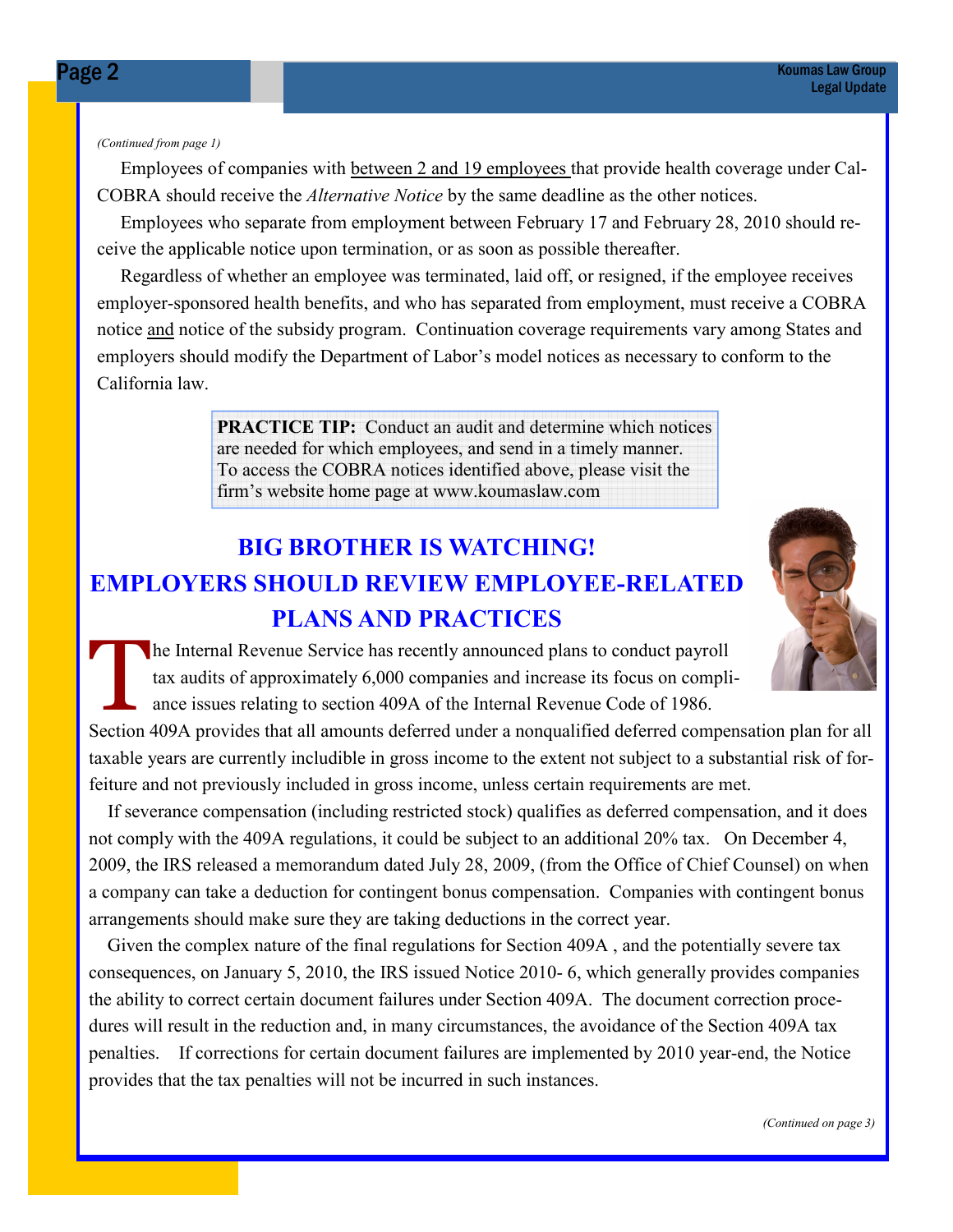#### (Continued from page 2)

 In addition to providing the document correction procedures, Notice 2010-6 provides insight to practitioners on how the IRS views certain provisions of Section 409A. For example, the Notice addresses the timing of severance payments that are conditioned upon an execution of a release by the recipient and requires that such severance be paid at the end of a specified period regardless of when within that period the release is executed.

> **TIP:** To be ready for such audits, employers should collaborate with their accountants or tax experts and review worker classifications, fringe benefit polices, executive compensation arrangements and Code-qualified employee benefit plans now.

#### PREVAILING EMPLOYERS NOT AUTOMATICALLY ENTITLED TO RECOVER ATTORNEYS' FEES



mployers often ask during litigation, which is often viewed by them as frivolous, whether they are entitled to recover their attorneys' fees

that have been incurred as a result of having to defend themselves against a former employee's lawsuit. The answer is *maybe*. The general rule for recovery of attorneys fees is as follows:

Except as otherwise expressly provided by statute, a prevailing party is entitled as a matter of right to recover 'costs' in any action or proceeding." (Code Civ. Proc., § 1032 (b).) The type of costs that are permitted upon recovery by a prevailing party are governed by statute. (Code Civ. Proc. , § 1033.5.)

 So what does that all mean? First, there needs to be an understanding of the distinction between costs and *fees.* "Costs" are those expenses incurred in litigation, such as court reporters, filing fees, witness fees, and those other items identified as recoverable in section 1033.5. As frustrating as it may be, not all costs incurred in litigation are allowable. On the other hand, "fees" are the sums incurred for counsel to render legal services in the litigation. A prevailing party is entitled to recover its costs so long as they are listed as allowable under the statute. Fees are another story.

 Under the general rule, also known as the American Rule, "[e]xcept as attorney's fees are provided for by statute, the measure and mode of compensation of attorneys is left to the agreement of the parties…." Code Civ. Proc. § 1021; Trope v Katz 11 Cal.4th 274, 278 (1995). Which means, if there is no statute which allows the defending employer to recover fees, or the action is not a breach of [employment related] agreement which contains a clause allowing a prevailing defendant to recover fees, an employer cannot recover them. Likewise, unless a statute sued upon permits a prevailing plaintiff to recover attorneys fees or a contract proven to have been breached by an employer contains a

(Continued on page 4)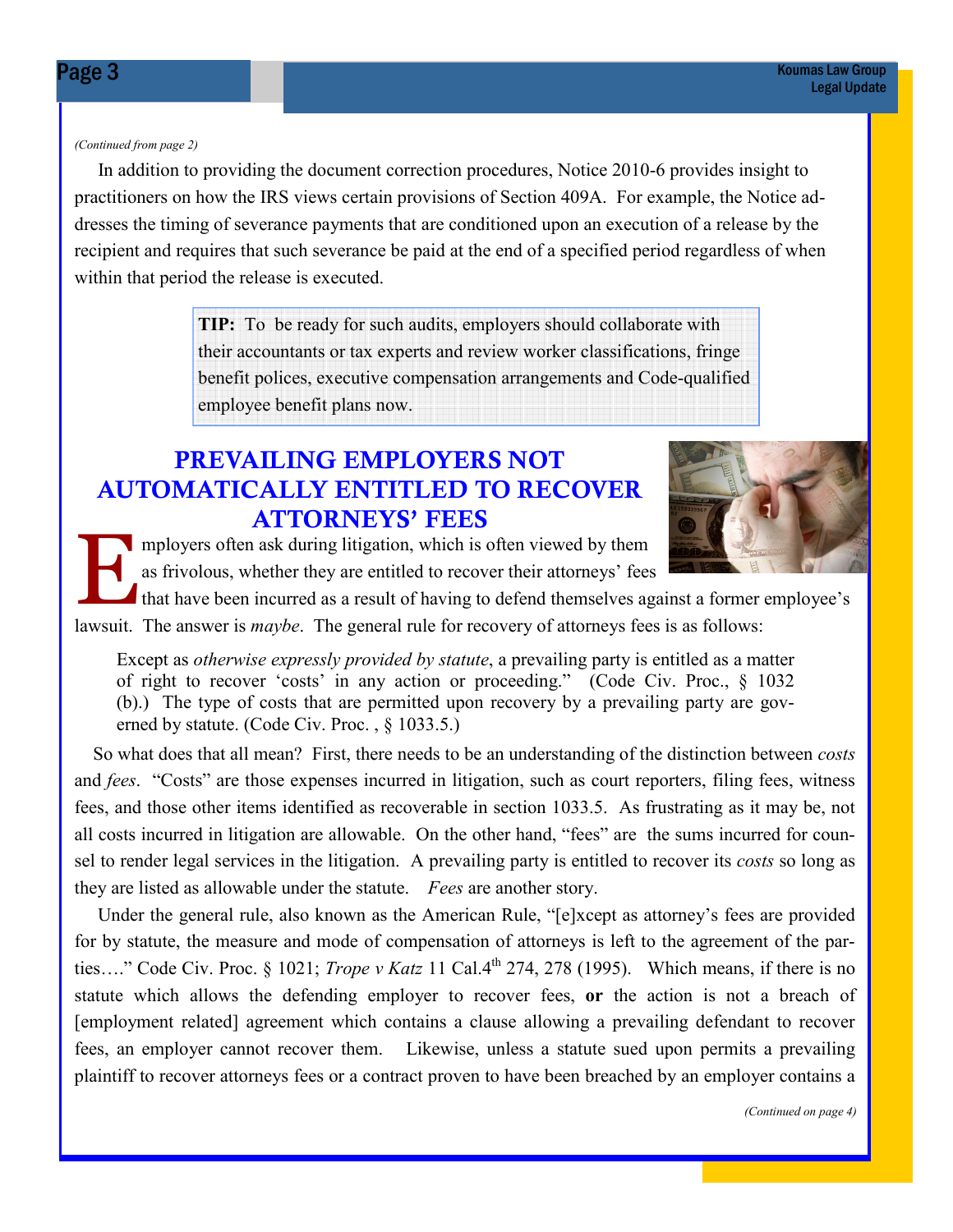#### (Continued from page 3)

prevailing party fee recovery clause, the plaintiff employee will not be entitled to recover his or her attorneys' fees.

 However, in the employment law arena, many actions are filed asserting violations that arise from the California Fair Employment and Housing Act ("FEHA"), codified in Government Code § 12900 et seq. Government Code section 12965's subdivision (b) empowers the court, in its discretion, to award attorney fees to a *prevailing party*. The statute expressly provides:

In actions brought under this section, the court, in its discretion, may award to the prevailing party reasonable attorney's fees and costs, including expert witness fees, except where the action is filed by a public agency or a public official, acting in an official capacity. (Gov't Code § 12965(b).)

 This statute has been interpreted to mean that in a FEHA action a trial court should ordinarily award attorney fees to a *prevailing* plaintiff unless special circumstances would render a fee award unjust. (Young v. Exxon Mobil Corp. 168 Cal.App.4th 1467, 1474 (2008); Steele v. Jensen Instrument Co. 59 Cal.App.4th 326, 331 (1997).) The same interpretation does not apply to a defending employer's right to recover fees.

 In determining whether to award a defending employer fees under FEHA, a court will typically apply the rule set forth by the Supreme Court. See Christiansburg Gament Co.v E.E.O.C. 434 U.S. 412 (1978). The Supreme Court's standard holds that that a prevailing defendant employer should be granted attorney's fees if (and only if) the court finds that the plaintiff's claim was "frivolous, unreasonable, or without foundation, even though not brought in subjective bad faith," or that the plaintiff continued to litigate after it clearly became so. Id. 434 U.S. at 421-422.

 Although this standard is more difficult to satisfy, all hope is not completely lost. Conducting written discovery and obtaining the employee's deposition shortly after the initiation of FEHA litigation can more often than not provide valuable information to determine fairly early in litigation whether FEHA claims have any factual merit (or are simply a product of plaintiff's personal beliefs unsupported by any evidence) or, alternatively, the employer may have a reasonable chance to recover fees incurred in defending the frivolous claims, which may provide leverage in settling a case sooner rather than later, before more unnecessary fees and costs are incurred.

 Unfortunately, what is good for the goose is not necessarily good for the gander. If your company finds itself on the receiving end of a truly meritless FEHA claim, hopefully defense counsel will be able to obtain adequate factual support to persuade a court the claim was frivolous and that your company is entitled to recover some (or all) of its fees. Otherwise, the expense of attorney fees incurred to defend the employee's lawsuit has to be viewed as a cost, albeit high sometimes, of doing business.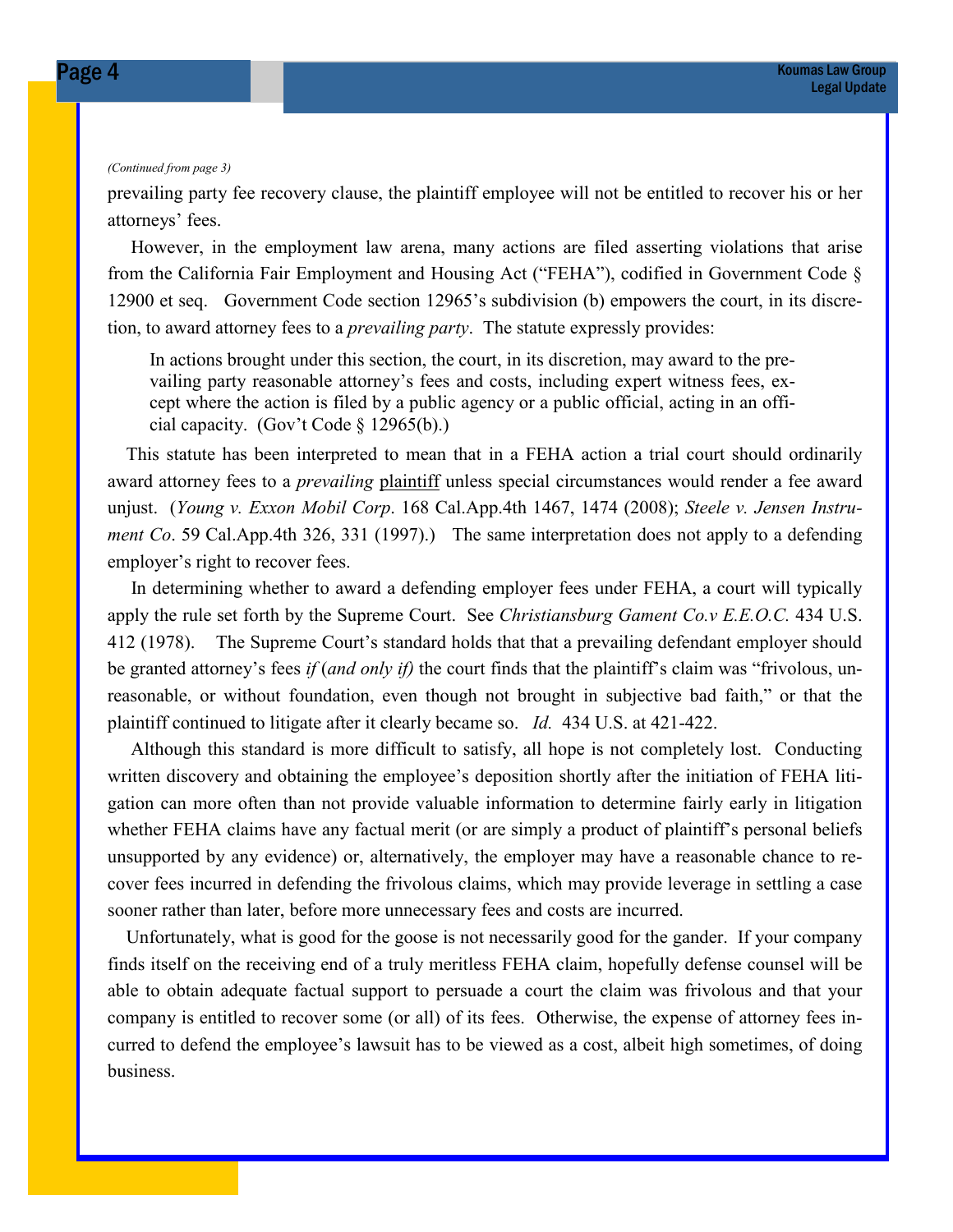#### DO YOUR COMPANY PRACTICES COMPLY WITH STATE AND FEDERAL DISABILITY LAWS?



o you know the correct answer to the following questions:

• Whether episodic conditions or those in remission constitute disabilities under the proposed EEOC regulations

- How to tell if an impairment will almost always meet the definition of disability
- How to determine if someone is substantially limited in the major life activity of working
- The types of impairments that generally won't be considered substantially limiting
- The mitigating measures that may eliminate an impairment altogether and the ones you can not consider when determining whether someone is disabled
- What it now means under the law to regard someone as being disabled

Last year, the amendments to the ADA became effective under the ADAAA. Recently, the

 Equal Employment Opportunity Commission (EEOC) issued proposed regulations that, along with the ADAAA, represent the first major overhaul to the ADA. The proposed regulations contain a list of major life activities which may result in expanded coverage. The agency also gives specific examples of impairments that constitute disabilities in the proposed regs.

 Stay tuned for an update on the status of the proposed regulations in a future legal update, as well as practical steps you should take to ensure that you are in compliance with the ADA and FEHA.

> PRACTICE TIP: Regardless of whether the proposed regulations are finalized, employers are encouraged to train managers on ADA and FEHA compliance and to audit (and if necessary revise) their existing policies and procedures to ensure compliance. Ms. Koumas conducts training to employers that provides guidance for handling disability issues. That arise in conjunction with medical leaves of absence. For more information contact Ms. Koumas at ejk@koumaslaw.com or (619)398-8301.